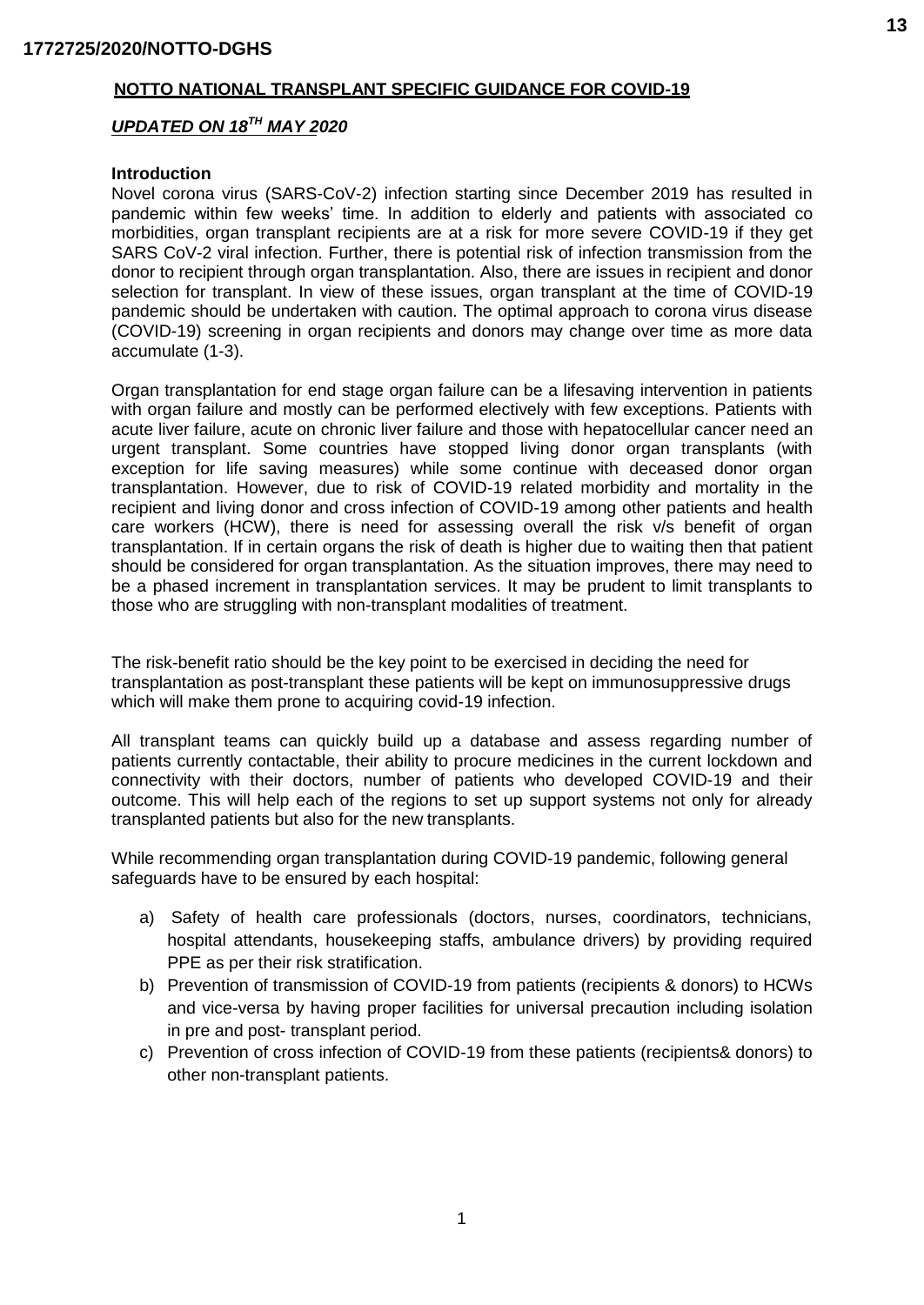#### **General Precautions**

- 1. Before restarting transplant program in the era of COVID-19, **we recommend** that each transplant hospital does a detailed assessment of epidemiology, **current trends, surge capacity and impact** of COVID-19 as well as assessment of ICU facility and team in respective hospitals. Only after that, transplant can proceed with caution if the above concerns have been addressed.
- 2. Before transplanting a new patient, **we suggest** to initiate assessment of existing transplant recipients for their access to drugs. Patients transplanted in COVID-19 pandemic should have the same stringent follow up as they would have got prior to it.
- 3. **We suggest** a team of HCW (transplant coordinators and transplant team members) should be designated to care **EXCLUSIVELY** for transplant cases (**COVID FREE safe transplant pathway**) to reduce the risk of transmission. When feasible all transplant teams should define two teams which are separate and not working together and which should have independent transplant surgeon, physician and intensivist so that all surgical and medical problems can be handled if one team gets quarantined or exposed. The teams can alternate for each patient. Transplant teams should reserve personnel at all levels so that in case a member needs quarantine on account of COVID-19 infection, the care of the patient should not suffer. Alternatively, an informal understanding should take place between transplant centers in the same city to provide cross over in such an eventuality
- 4. **We recommend** all transplant recipients and donors should sign the fully documented written informed **CONSENT** accepting a potential risk of COVID-19 infection during hospital stay and after transplant. It should include risk and benefit of transplantation vs. available alternative treatment such as dialysis in case of renal failure.
- 5. **We recommend** adequate availability of personal protective equipment **(PPE)** (i.e., triple layer masks, N95 respirators (preferably without valves), gloves, gowns, goggles, face shields, shoes/ shoe covers) as per **GOVERNMENT** guidelines (1,2).
- **6. We recommend** routine training of HCW on use and disposal of PPE (1,2)**(Table 1, 2).**
- 7. **We recommend** ensuring HCW should receive adequate required **training** on various component of "universal precautions" (hand hygiene, respiratory etiquette, and social distancing etc.) (1,2)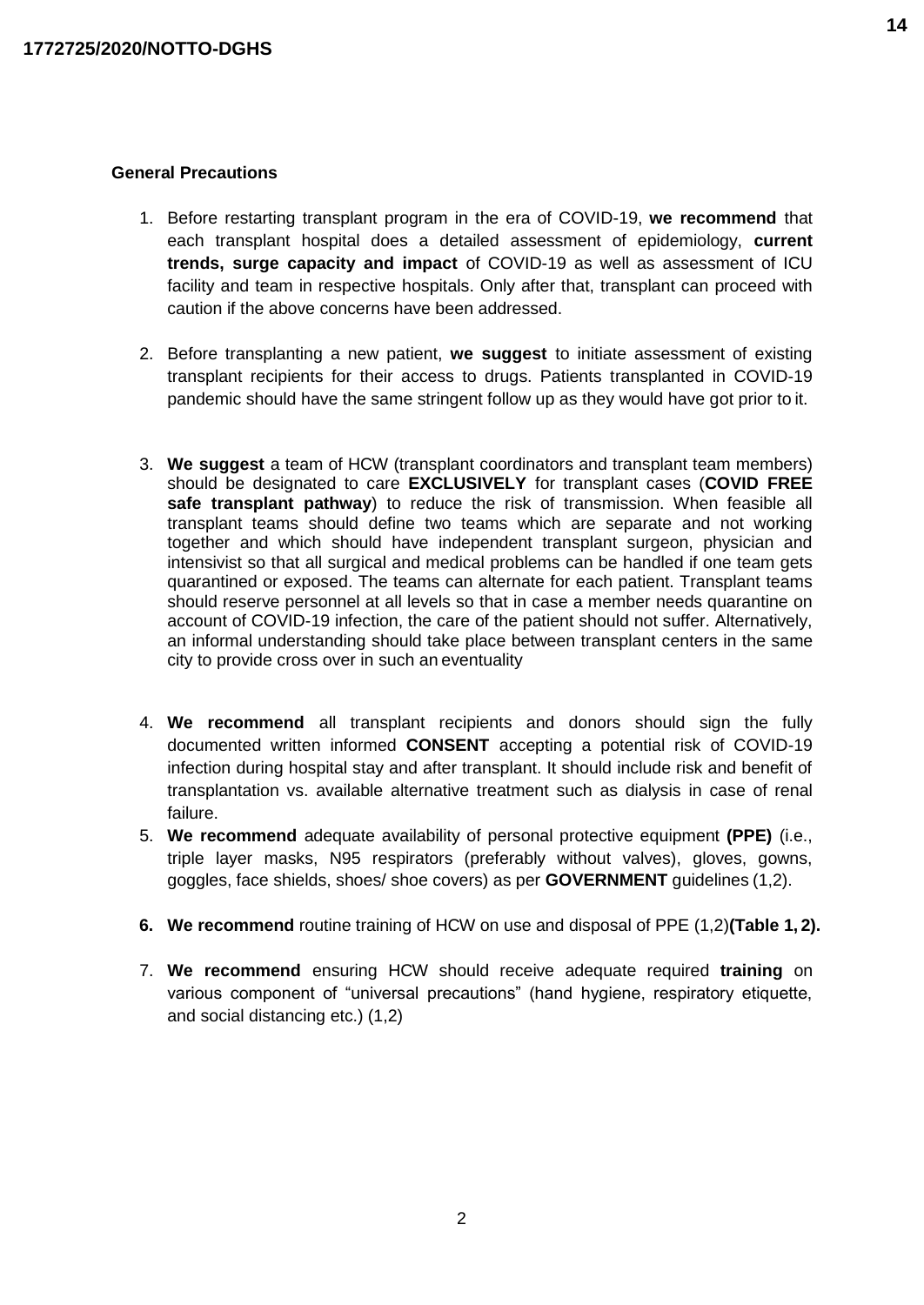#### **Recipient and donor related**

- 8. **We recommend** haemodialysis unit preparedness and safe dialysis delivery based on the Government of India guidelines for dialysis before transplant (4,5).
- 9. **We recommend** routine **CLINICAL** and **EPIDEMIOLOGICAL** screening for COVID-19 in donors, recipients, HCW and care takers (6-8) **(Table1,2)**.
	- a. **CLINICAL** screening: fever (>38ºC or 100.3ºF) and/or respiratory symptoms (cough, shortness of breath, wheezing or chest tightness), anosmia, sore throat, flu like symptoms.
	- **b. EPIDEMIOLOGICAL:**
		- i. Travel to or residing in an area in the preceding 21 days, where local COVID- 19 transmission is occurring
		- ii. Confirmed diagnosis of COVID-19 in the last 28 days
		- iii. Direct contact with known or suspected case of COVID-19 in the preceding 21 days.
		- iv. Travel to or residing in an area which has been designated as a containment zone in the last 28 days
- 10. **We recommend** routine **LABORATORY** screening with COVID-19 real time polymerase chain reaction (RT-PCR) test of airway specimen for both **donor and recipient** with the testing occurring as close as possible prior to surgery within 24–72 hours in both living and deceased donor organ transplants. Chest CT scan of the donor is mandatory prior to lung transplantation, and may also be required in other transplants for donor and / or recipient if suggested by the transplant team (11-12).
- 11. Living donor with positive COVID-19 test should not donate for at least 3-6months until the long-term outcome of cured COVID-19 becomes clear. However, in case of life saving transplants, **we suggest** accepting donor with a previous diagnosis of COVID-19 with documented **two negative** COVID-19 tests and complete symptom **resolution** for 28 days and another negative test at the time of donation.
- 12. **We suggest** practicing social distancing for 14 days prior to surgery for both living donor and recipient and using surgical facemask when going out in public
- 13. **We recommend** minimizing the use of energy devices during procedures when possible. When energy is needed, we recommend avoiding the ultrasonic scalpel and lower energy settings to minimize surgical smoke.
- 14. **We suggest** use of induction and other immunosuppressive drugs based on recipient's own immune risk stratification as being practised before COVID-19.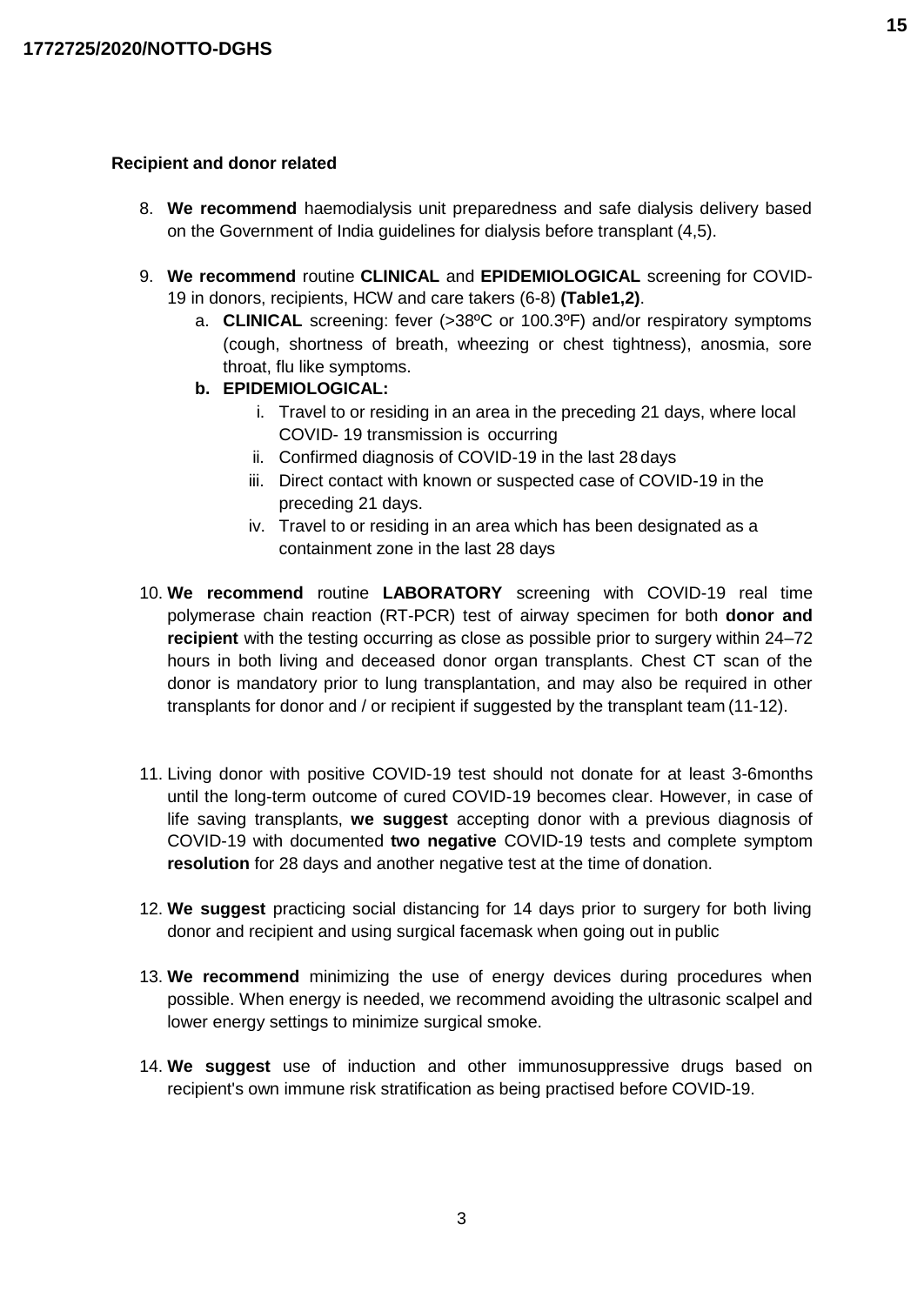- 15.**We suggest** restricting movement of recipient to other hospital areas. Use designated portable X-ray equipment and/or other designated diagnostic equipment. If transport is mandatory, use predetermined transport routes to minimize exposure to staff, other patients, and visitors, and patient must use surgical mask. Ensure that HCWs who are transporting patients perform hand hygiene and use surgical mask.
- 16.**We recommend** limiting visitors to those essential for patient support and visitor use surgical mask and keep social distancing. Visitor's records should be maintained for contact tracing if required in future.
- 17. **We suggest** managing laboratory specimens, laundry, food service utensils, and medical waste following safe routine procedures according to infection prevention control guidelines.
- 18.**We recommend** use of disposable equipments as far as possible or if equipments (e.g., stethoscopes, blood pressure cuffs, thermometers, food trays) need to be reused, then clean and disinfect between use for each patient (e.g., by cleaning with ethyl alcohol 70% or 1% sodium hypochlorite).
- 19.**We recommend** routine cleaning and disinfecting surfaces with which the patient is in contact with 1% sodium hypochlorite solution.
- 20.If recipient and /or donor become COVID-19 positive, **we suggest** treatment as per local authority guidelines as currently there is no standard accepted treatment guidelines. There is no consensus regarding modification in immunosuppressive regimen. Transplant team should make a **CASE BY CASE** evaluation for dose adjustment to balance infection control & rejection.
- 21. **We suggest** telemedicine for encouraging social distancing when feasible. Telemedicine consultation is not a substitute to in-person consultation where clinical examination is required.
- 22.**We suggest** using Aarogya Setu App, taking extra care of the elderly, healthy lifestyle for all, and strict adherence to universal precautions all the time to mitigate the spread of COVID- 19.
- 23. **We recommend** these guidelines and checklist should be used in conjunction with local policies and official guidance from health authorities or hospitals as per changing situation.
- 24. **We recommend** that all infection prevention and control measures shall be implemented.
- 25. In order to ensure monitoring the compliance to guidelines, State appropriate authority, concerned SOTTO and ROTTO should monitor compliance to the guidelines through seeking detailed data from the hospitals in this regard and sharing the same with NOTTO on regular basis.
- 26. State appropriate authority in consultation with State Government and State drug regulator should ensure availability of drugs required for transplant patients/recipients and living donors in their respective States as well as drugs and consumables required for dialysis. NOTTO, ROTTO and SOTTO shall coordinate and facilitate for this at respective levels.

# **Futuristic approach for COVID-19 testing protocol for planned surgery**

The patients should get admitted in isolation 24 hours before planned surgery (11)

| <b>RTPCR</b>    | lgM             | lgG             | Action proposed                                     |
|-----------------|-----------------|-----------------|-----------------------------------------------------|
| <b>Negative</b> |                 | Positive        | May be taken for transplantation, no testing during |
|                 |                 |                 | hospital stay and exit test                         |
| <b>Negative</b> | <b>Negative</b> | <b>Negative</b> | No infection- Go for transplantation, PCR testing   |
|                 |                 |                 | every                                               |
|                 |                 |                 | 6-7 days of stay and exit PCR test                  |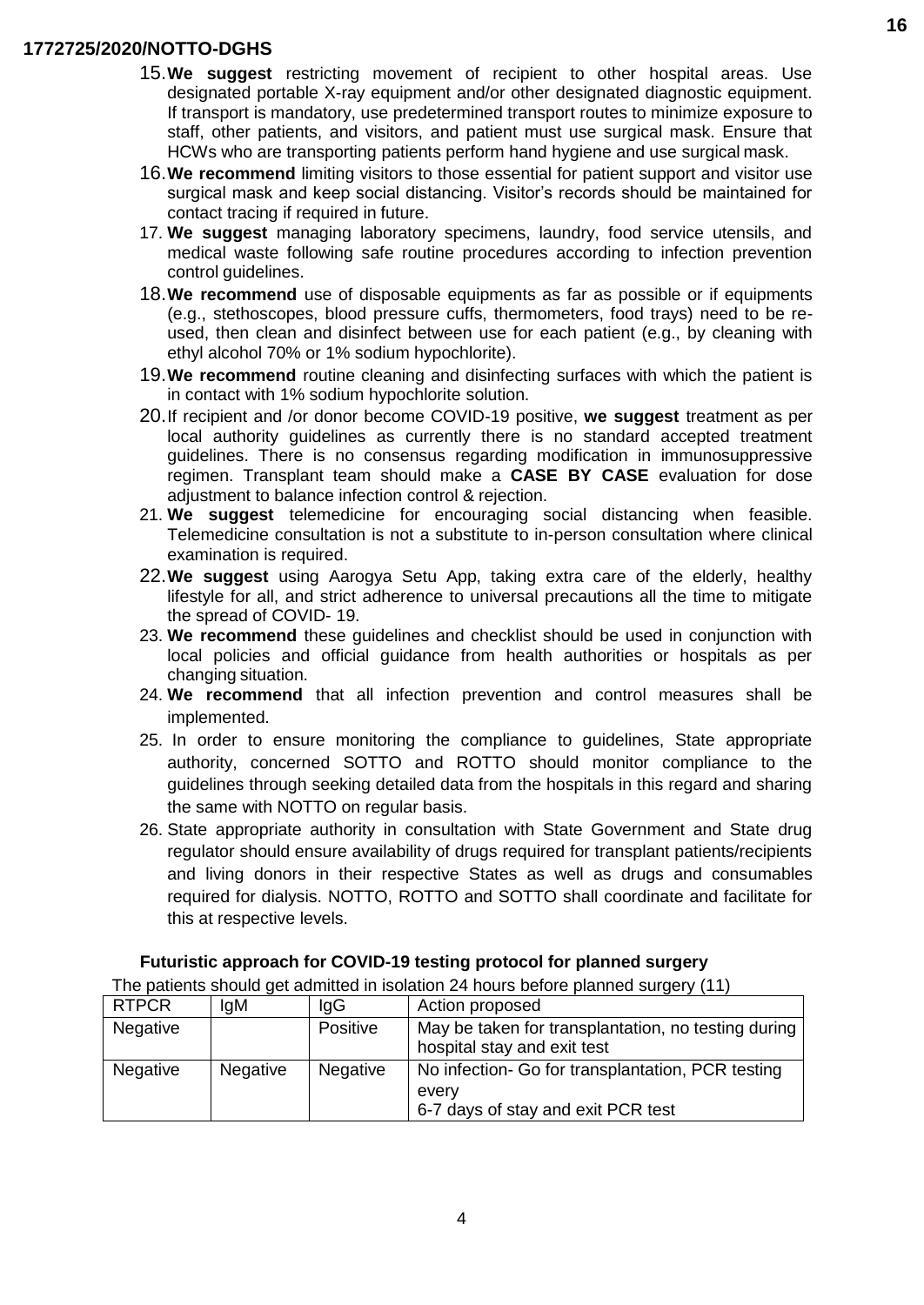| <b>Positive</b>                                                                                | Negative |  | Defer transplantation till PCR negative & IgG |  |  |
|------------------------------------------------------------------------------------------------|----------|--|-----------------------------------------------|--|--|
|                                                                                                |          |  | appears                                       |  |  |
| assumed IgG is universally protective and specificity of the antibody test is 100% or close to |          |  |                                               |  |  |
|                                                                                                |          |  |                                               |  |  |

At present, there is no recommendation for prophylactic medications such as hydroxychloroquine for transplant patients.

#### **Conclusion**

Given that the epidemiological situation is constantly evolving, it is recommended that each transplant team assess the current scenario that best describes their local situation (6,12).Any transplant program should make a CASE BY CASE evaluation when assessing the convenience of carrying out a transplant based on availability of health care resources including ICU; risk/benefit of exposing an immunosuppressed patient to the potential risk of COVID-19 (according to the number of cases and the possibility of admission under ideal isolation conditions) versus the urgent medical need for transplantation (clinical situation of the patient).

# **Transplant unit preparedness checklist developed to deliver safe transplant during and after COVID-19 pandemic**

| <b>TABLE 1 CHECKLIST FOR</b>                                                                                                   | <b>DONOR</b> | <b>RECIPIENT</b> | <b>HCW</b> | <b>CARE</b><br><b>GIVERS</b> |
|--------------------------------------------------------------------------------------------------------------------------------|--------------|------------------|------------|------------------------------|
| 1) SOCIAL DISTANCING: Practicing<br>social distancing for 14 days prior to<br>surgery to avoid unnecessary<br>exposure         | Yes/No       | Yes/No           | Yes/No     | Yes/No                       |
| 2) HEALTH EDUCATION on COVID-<br>19 prevention                                                                                 | Yes/No       | Yes/No           | Yes/No     | Yes/No                       |
| 3) COVID-19 DIAGNOSIS                                                                                                          |              |                  |            |                              |
| <b>EPIDEMIOLOGICAL screening</b><br>$\mathbf{L}$<br>for travel and potential exposures                                         |              |                  |            |                              |
| a) Travel to or residing in<br>an<br>area in the preceding<br>21<br>days, where local COVID-19<br>transmission is<br>occurring | Yes/No       | Yes/No           | Yes/No     | Yes/No                       |
| b) Direct contact with known or<br>suspected case of COVID-19<br>in the preceding 21 days                                      | Yes/No       | Yes/No           | Yes/No     | Yes/No                       |
| c) Confirmed Diagnosis of COVID<br>19 in the last 28 days                                                                      | Yes/No       | Yes/No           | Yes/No     | Yes/No                       |
| d) Travel to or residing in an area<br>which has been designated as<br>a containment zone in the last<br>28 days               | Yes/No       | Yes/No           | Yes/No     | Yes/No                       |
| Any suspicion to conceal history of<br>exposure to COVID-19 in patient and<br>donor in order to receive transplant             | Yes/No       | Yes/No           | <b>NA</b>  | <b>NA</b>                    |
| <b>CLINICAL</b> screening for<br>Н.<br>COVID-19 symptoms                                                                       |              |                  |            |                              |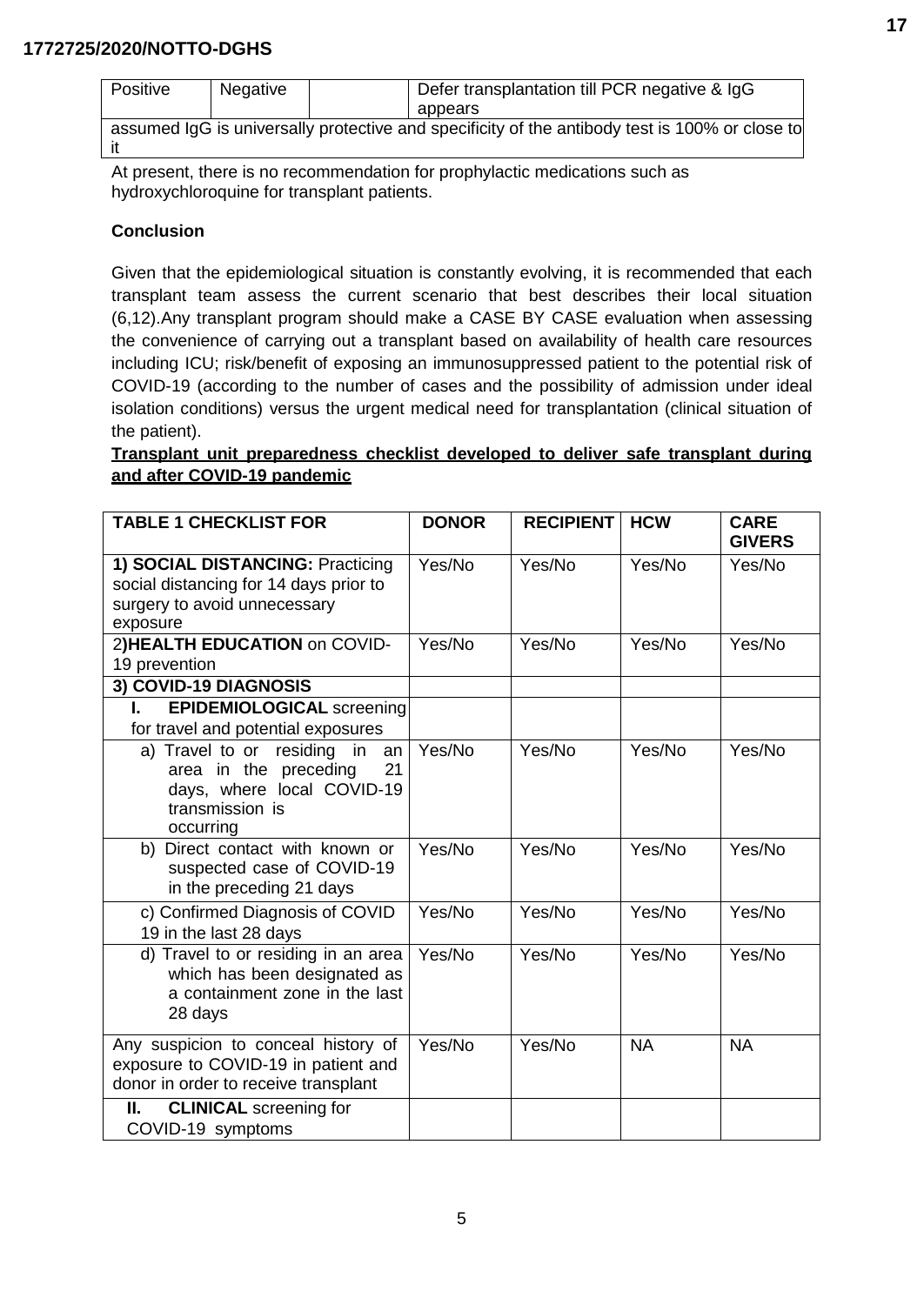| a) History of fever (>38°C or<br>$100.3$ <sup>o</sup> F) and or                                                                                                | Yes/No      | Yes/No     | Yes/No                     | Yes/No                     |
|----------------------------------------------------------------------------------------------------------------------------------------------------------------|-------------|------------|----------------------------|----------------------------|
| b) Respiratory symptoms: Cough<br>shortness of breath, wheezing<br>or chest tightness, sore throat,<br>symptoms.<br>flu<br>like<br>Consider excluding symptoms | Yes/No      | Yes/No     | Yes/No                     | Yes/No                     |
| attributable to other causes<br>and allergies                                                                                                                  |             |            |                            |                            |
| c) Temperature (thermal screening)                                                                                                                             | Yes/No      | Yes/No     | Yes/No                     | Yes/No                     |
| III.<br><b>LABORATORY</b>                                                                                                                                      |             |            |                            | If required or hospital is |
| screeningwithCOVID-19RT-<br>PCR test of airway                                                                                                                 |             |            | a<br><b>COVID</b> facility |                            |
| specimen(1-3days before                                                                                                                                        |             |            |                            |                            |
| transplant)                                                                                                                                                    |             |            |                            |                            |
| Date and time                                                                                                                                                  |             |            |                            |                            |
| Specimen<br>used: nasopharyngeal,<br>or pharyngeal swab, bronchoalveolar<br>lavage, end tracheal aspirate or<br>a<br>combination                               |             |            |                            |                            |
| <b>Results</b>                                                                                                                                                 | $+ve/ -ve$  | $+ve/ -ve$ | $+ve/ -ve$                 | $+ve/ -ve$                 |
| <b>Potential risk</b><br>COVID-19<br>of<br>4)                                                                                                                  |             |            | <b>NA</b>                  |                            |
| consent: have transplant recipient<br>informed<br>signed<br>donor<br>an<br>and                                                                                 |             |            |                            |                            |
| consent accepting a potential risk of                                                                                                                          |             |            |                            |                            |
| COVID-19 infection in hospital and                                                                                                                             |             |            |                            |                            |
| after transplant<br>5) OTHER OPTIONAL TESTS IF SUGGESTED BY THE TRANSPLANT TEAM                                                                                |             |            |                            |                            |
| a) CT chest                                                                                                                                                    |             |            |                            |                            |
| Date and time                                                                                                                                                  |             |            |                            |                            |
| Results :normal/suspicious of<br>COVID-19                                                                                                                      |             |            |                            |                            |
| b)LABORATORY                                                                                                                                                   |             |            |                            |                            |
| screening(COVID<br>-19 RT-PCR test of airway                                                                                                                   |             |            |                            |                            |
| specimen) (second test such as in                                                                                                                              |             |            |                            |                            |
| hot spot)                                                                                                                                                      |             |            |                            |                            |
| Date and time                                                                                                                                                  |             |            |                            |                            |
| Specimen used                                                                                                                                                  |             |            |                            |                            |
| <b>Results</b>                                                                                                                                                 |             |            |                            |                            |
| c) PCR every week during their<br>stay and before discharge                                                                                                    |             |            |                            |                            |
| d) COVID-19 IgM/IgG antibody                                                                                                                                   |             |            |                            |                            |
| rapid test if approved by the                                                                                                                                  |             |            |                            |                            |
| government                                                                                                                                                     |             |            |                            |                            |
| e) Pro-calcitonin<br>Highly reactive C reactive<br>f)                                                                                                          |             |            |                            |                            |
| protein                                                                                                                                                        |             |            |                            |                            |
| blood<br>g) Complete<br>count:<br>lymphocyte count                                                                                                             |             |            |                            |                            |
| 6) COVID-19 assessment                                                                                                                                         | Yes/No      | Yes/No     | Yes/No                     | Yes/No                     |
| <b>ACCEPTABLE TO</b><br><b>PROCEED</b> for surgery                                                                                                             |             |            |                            |                            |
| a) Date and time of proposed                                                                                                                                   |             |            |                            |                            |
| surgery                                                                                                                                                        |             |            |                            |                            |
| Is laboratory testing compatible<br>b)<br>with proposed transplant date                                                                                        | Yes/No<br>6 | Yes/No     | Yes/No                     | Yes/No                     |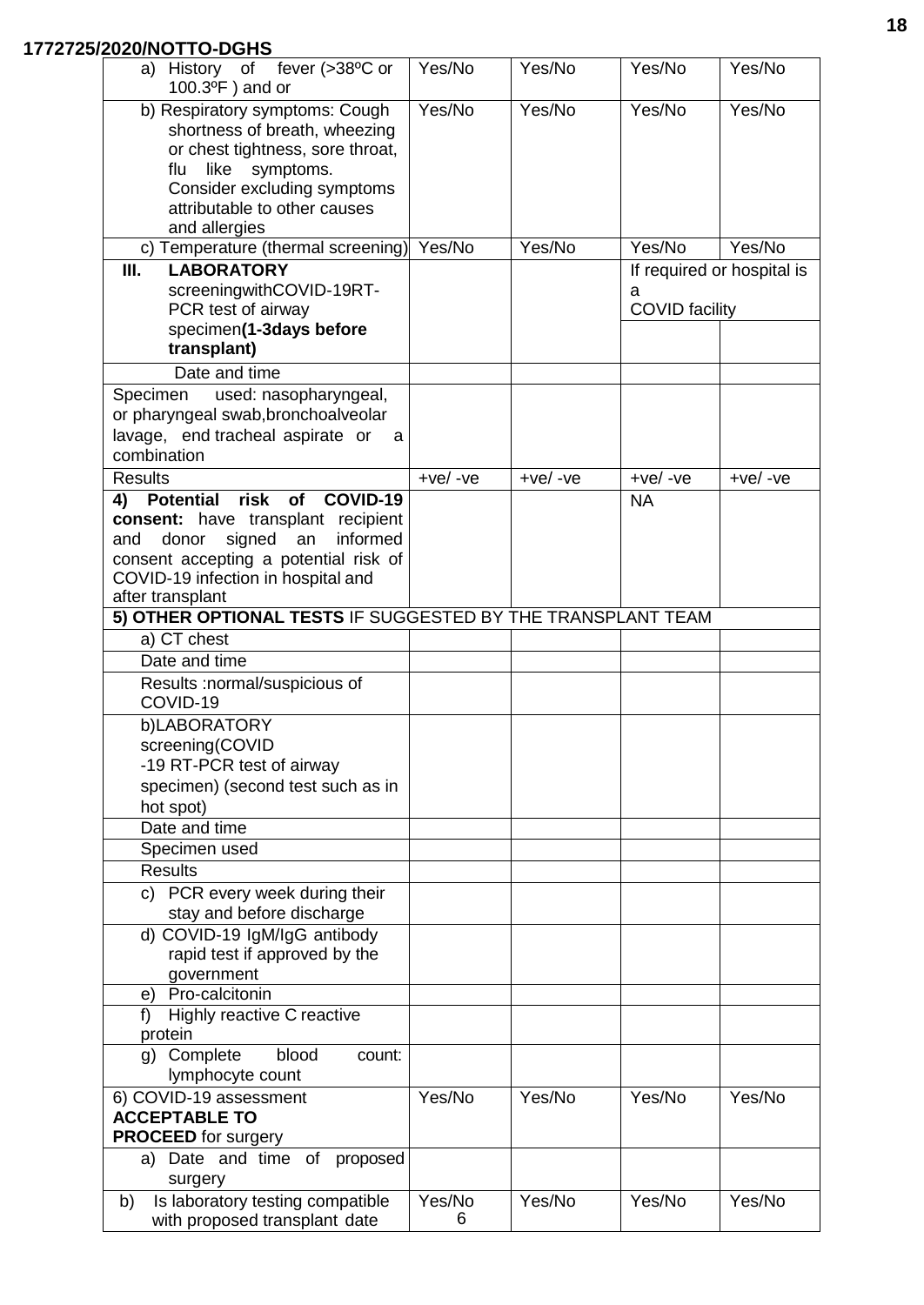| and time? |                 |  |  |
|-----------|-----------------|--|--|
| Remark    |                 |  |  |
| Date:     | Name /Signature |  |  |

**This checklist should be used in conjunction with policies and official guidance from local health authorities or hospitals**

| <b>TABLE 2: CHECK LIST FOR TRANSPLANT UNIT</b>                                                          |        |  |  |
|---------------------------------------------------------------------------------------------------------|--------|--|--|
| Is there enough stock of PPE and drugs?                                                                 |        |  |  |
| Are all HCW patients, attendants and caregivers wearing a three-layer surgical                          |        |  |  |
| facemask inside the pre and post-transplant area?                                                       |        |  |  |
| Is training for use of PPE including donning, doffing and proper disposal is<br>completed for HCW?      | Yes/No |  |  |
| Have HCW received training in updated clinical knowledge of COVID-19 &                                  | Yes/No |  |  |
| guidelines from government, academic society, and hospital authority, cough                             |        |  |  |
| etiquette, hand hygiene, social distancing, PPE and universal precautions?                              |        |  |  |
| Have HCW received training for clinical, epidemiology, laboratory screening of                          | Yes/No |  |  |
| patients, donors, care takers and COVID consent process?                                                |        |  |  |
| Have HCW self-monitored their symptoms and informed transplant program                                  | Yes/No |  |  |
| head in case they or their family members develop symptom(s) suggestive of                              |        |  |  |
| COVID-19?                                                                                               |        |  |  |
| Is list of staff recorded and be retained by transplant team head?                                      | Yes/No |  |  |
| Have HCW had meals at different times after washing hands with flowing water?                           | Yes/No |  |  |
| <b>COVID FREE SAFE PATHWAY FOR TRANSPLANT</b>                                                           | Yes/No |  |  |
| Is there a designated entry and exit for patients and HCW involved in transplant?                       | Yes/No |  |  |
| Is there a dedicated area for pre-transplant evaluation to maintain distance                            | Yes/No |  |  |
| between                                                                                                 |        |  |  |
| patients, donors and health workers, and is it cleaned between sessions?                                |        |  |  |
| Is cleaning and disinfection time table of pre-transplant area displayed at entry                       | Yes/No |  |  |
| gate?<br>PRE AND POST-TRANSPLANT OPD AND WARD                                                           | Yes/No |  |  |
| Is there an alcohol-based hand sanitizer at entry?                                                      |        |  |  |
|                                                                                                         |        |  |  |
|                                                                                                         | Yes/No |  |  |
| Are the following equipment either used separately for each patient OR disinfect<br>between the shifts? | Yes/No |  |  |
| a) Stethoscopes (diaphragms and tubing cleaned with an alcohol based<br>disinfectant)                   | Yes/No |  |  |
| b) BP cuffs (NIBP cuffs can be cleaned by alcohol or 1% sodium                                          | Yes/No |  |  |
| hypochlorite)                                                                                           |        |  |  |
| c) Oxygen saturation probes                                                                             | Yes/No |  |  |
| d) No sharing of thermometers                                                                           | Yes/No |  |  |
| Are posters displayed on education and preventions of COVID-19 (hand                                    | Yes/No |  |  |
| hygiene, social distancing, COVID-19 symptoms and testing and                                           |        |  |  |
| universal precautions)?                                                                                 |        |  |  |
| Transplant infectious disease assessment if required                                                    | Yes/No |  |  |
| Transplant psychiatry assessment if required                                                            | Yes/No |  |  |
| Are disinfection, environmental cleanliness, and good air conditioning &                                | Yes/No |  |  |
| Ventilation conditions instituted?                                                                      |        |  |  |
| Is social distancing followed?                                                                          | Yes/No |  |  |
| Are all frequently touched surfaces inside the transplant unit, cleaned and                             | Yes/No |  |  |
| disinfected frequently and duty list maintained?                                                        | Yes/No |  |  |
| <b>Transplant OT</b><br>Is there dedicated transplant OT and HCW for surgery?                           | Yes/No |  |  |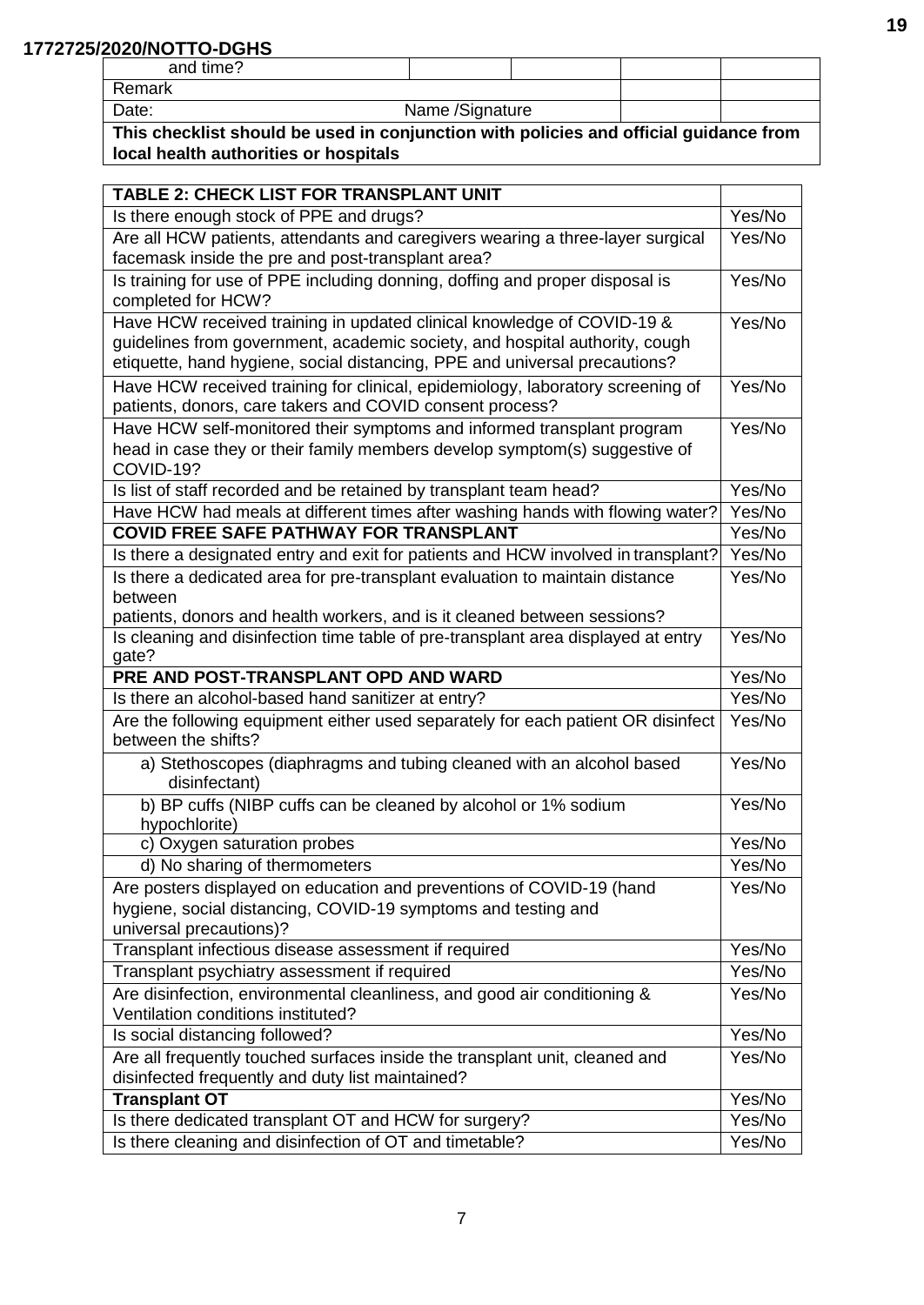| POST-TRANSPLANT                                                                                                             | Yes/No |  |  |
|-----------------------------------------------------------------------------------------------------------------------------|--------|--|--|
| Post-transplant patient and donor in separate rooms with an attached bathroom                                               | Yes/No |  |  |
| Are visitors limited to one visitor for 10 minutes with social distancing (2 meter),<br>wearing a surgical mask and a gown? | Yes/No |  |  |
| Determine approaches to minimize exposure to the healthcare setting for non-                                                | Yes/No |  |  |
| essential services                                                                                                          |        |  |  |
| Is telemedicine and emergency consultation contact number available?                                                        |        |  |  |
| Recipients should avoid travel to area with COVID-19 cases                                                                  |        |  |  |
| Can patients find information about the latest developments regarding COVID-                                                | Yes/No |  |  |
| 19 on                                                                                                                       |        |  |  |
| the hospital and government website? visit https://www.mohfw.gov.in/                                                        |        |  |  |
| Remark:                                                                                                                     |        |  |  |
| Name / Signature<br>Date:                                                                                                   |        |  |  |

### **References**

- 1. https:[//www.mohfw.gov.in/ \(](http://www.mohfw.gov.in/)accessed 19 April,2020)
- 2. WHO: [https://www.who.int/emergencies/diseases/novel-coronavirus-2019](https://www.rediffmail.com/cgi-bin/red.cgi?red=https%3A%2F%2Fwww%2Ewho%2Eint%2Femergencies%2Fdiseases%2Fnovel%2Dcoronavirus%2D2019&isImage=0&BlockImage=0&rediffng=0&rogue=3738053363b49df4be52595c78455fca0ca39ee1&rdf=VmcCcgR1VDhWfQQ1ADhQb1F3USELNQ%3D%3D)
- 3. ECDC: [https://www.ecdc.europa.eu/en/publications-data/risk-assessment-outbreak](https://www.rediffmail.com/cgi-bin/red.cgi?red=https%3A%2F%2Fwww%2Eecdc%2Eeuropa%2Eeu%2Fen%2Fpublications%2Ddata%2Frisk%2Dassessment%2Doutbreak%2Dacute%2Drespiratory%2Dsyndrome%2Dassociated%2Dnovel%2D1&isImage=0&BlockImage=0&rediffng=0&rogue=102abb698c29141dae08dd65d06719f97de7589c&rdf=UmMJeQd2A29Uf1BhV28DPAIkA3NYZg%3D%3D)acute- [respiratory-syndrome-associated-novel-1](https://www.rediffmail.com/cgi-bin/red.cgi?red=https%3A%2F%2Fwww%2Eecdc%2Eeuropa%2Eeu%2Fen%2Fpublications%2Ddata%2Frisk%2Dassessment%2Doutbreak%2Dacute%2Drespiratory%2Dsyndrome%2Dassociated%2Dnovel%2D1&isImage=0&BlockImage=0&rediffng=0&rogue=102abb698c29141dae08dd65d06719f97de7589c&rdf=UmMJeQd2A29Uf1BhV28DPAIkA3NYZg%3D%3D)
- 4. <https://www.mohfw.gov.in/pdf/GuidelinesforDialysisofCovid19Patients.pdf>
- 5. https://cdn.georgeinstitute.org/sites/default/files/covid-19-hemodialysisunit- preparedness-checklist.pdf
- 6. Ahn, C; Amer, H; Anglicheau, D, et al.Global Transplantation COVID Report March 2020.Transplantation. April 01, 2020. doi: 10.1097/TP.0000000000003258
- 7. [https://notto.gov.in/WriteReadData/Portal/News/711\\_1\\_FINAL\\_GUIDANCE\\_C](https://notto.gov.in/WriteReadData/Portal/News/711_1_FINAL_GUIDANCE_COVID-19_31.03.2020.pdf) OVID- [19\\_31.03.2020.pdf](https://notto.gov.in/WriteReadData/Portal/News/711_1_FINAL_GUIDANCE_COVID-19_31.03.2020.pdf)
- 8. Sanjiv Saigal, Subash Gupta, S. Sudhindran, et al. Liver transplantation and COVID-19 (Coronavirus) infection: guidelines of the liver transplant Society of India (LTSI)[.](https://www.ncbi.nlm.nih.gov/pmc/articles/PMC7140588/) [Hepatol Int.](https://www.ncbi.nlm.nih.gov/pmc/articles/PMC7140588/) 2020 Apr 8 : 1–3.doi: [10.1007/s12072-020-10041-1](https://dx.doi.org/10.1007%2Fs12072-020-10041-1)
- 9. D'Andrea A, Di Giannuario G, Marrazzo G, et al. The role of multimodality imaging in COVID- 19 patients: from diagnosis to clinical monitoring andprognosis]. G Ital Cardiol (Rome). 2020 May;21(5):345-353. Italian.
- 10. Zhou S, Wang Y, Zhu T, Xia L. CT Features of Coronavirus Disease 2019(COVID-19) Pneumonia in 62 Patients in Wuhan, China. AJR Am J Roentgenol. 2020Mar 5:1- 8. doi: 10.2214/AJR.20.22975.
- 11. Al-Muharraqi MA. Testing recommendation for COVID-19 (SARS-CoV-2) in patients planned for surgery - continuing the service and 'suppressing' the pandemic. Br J Oral Maxillofac Surg. 2020 Apr 13. pii: S0266-4356(20)30164-9. doi: 10.1016/j.bjoms.2020.04.014.

12. Martino F, Plebani M, Ronco C. Kidney transplant programmes during the COVID-19 pandemic. Lancet Respir Med. 2020 Apr 16.

**Acknowledgment:** NOTTO wishes to thank members of the Indian Society of Transplantation (ISOT), Liver Transplant Society of India (LTSI) and the Indian Society for Heart and Lung Transplantation (INSHLT) for their expert input, critical review and approval of this statement.